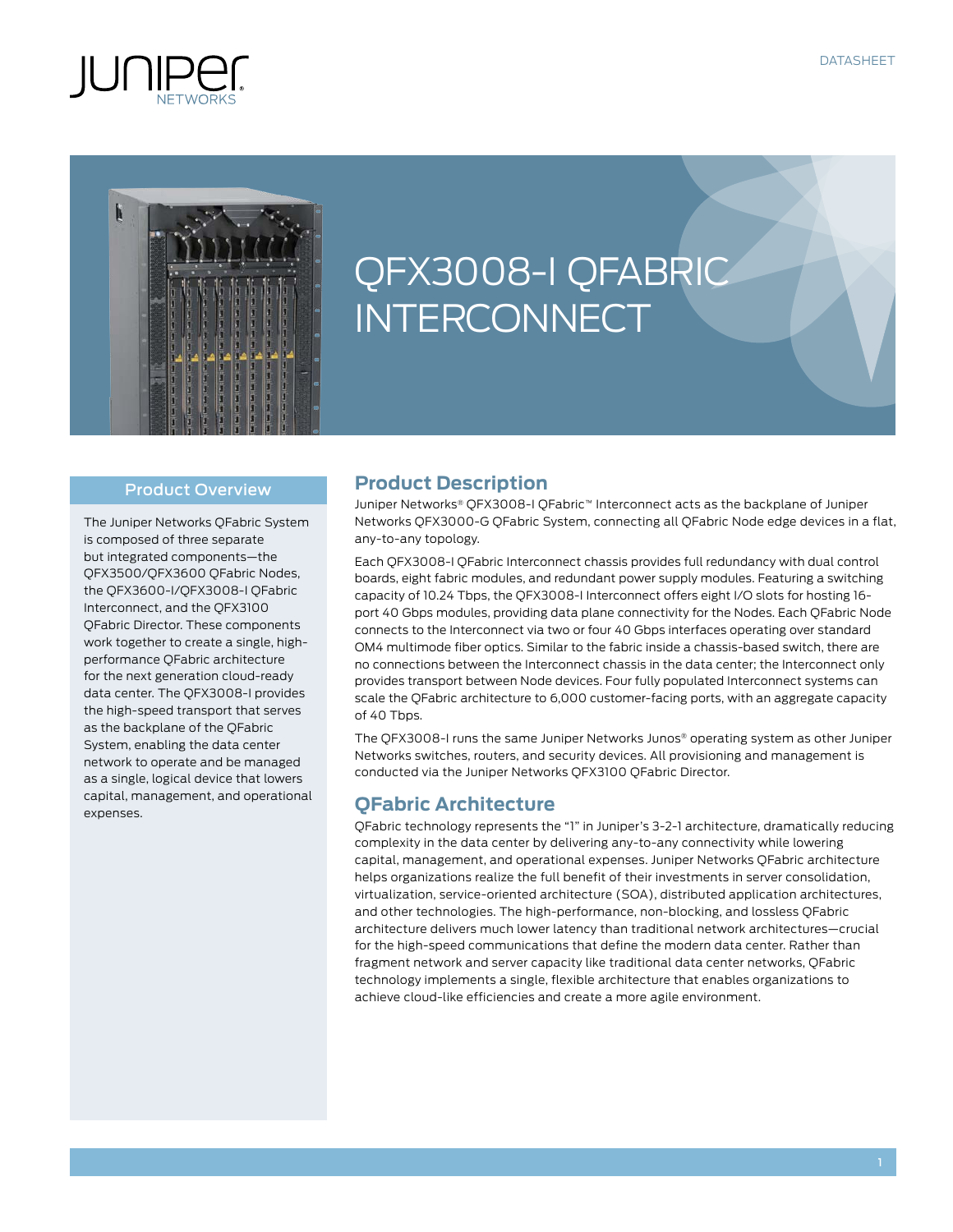

Figure 1: The QFX3008-I QFabric Interconnects connect QFabric Node edge devices in a QFabric System.

# **Features and Benefits**

## Table 1: QFX3008-I Features and Benefits

| <b>Features</b>                            | <b>Benefits</b>                                                                                                                                                                                                                                                                                                                                                                                                                                                                                                                                                                                                                                                                                                                                                                                                                                                                                                                                                                                                                                                                                                                  |
|--------------------------------------------|----------------------------------------------------------------------------------------------------------------------------------------------------------------------------------------------------------------------------------------------------------------------------------------------------------------------------------------------------------------------------------------------------------------------------------------------------------------------------------------------------------------------------------------------------------------------------------------------------------------------------------------------------------------------------------------------------------------------------------------------------------------------------------------------------------------------------------------------------------------------------------------------------------------------------------------------------------------------------------------------------------------------------------------------------------------------------------------------------------------------------------|
| Performance and scale                      | The QFX3008-I allows for multi-terabit scaling of the QFabric architecture. Each system scales to<br>10.24 Tbps; four Interconnect systems in a QFabric architecture allow for a 40 Tbps data center<br>fabric, creating an architecture that can accommodate future 40GbE and 100GbE-based data center<br>fabrics.                                                                                                                                                                                                                                                                                                                                                                                                                                                                                                                                                                                                                                                                                                                                                                                                              |
| High availability and redundancy           | The QFX3008-I supports multilevel redundancy, including power supplies, fabric modules, control<br>boards, and I/O modules. All I/O module slots receive a fair share of the total fabric bandwidth,<br>ensuring lossless forwarding in the event of a fault. Each QFX3500 Node connects to multiple<br>QFX3008-I Interconnect chassis via two or four 40 Gbps interfaces, allowing for network path<br>redundancy with load balancing of application traffic.                                                                                                                                                                                                                                                                                                                                                                                                                                                                                                                                                                                                                                                                   |
| Online insertion and removal of components | The QFX3008-I is a highly available system. Each of the components (I/O modules, fabric modules,<br>control boards, power supplies) can be removed or inserted into the system in a nondisruptive<br>fashion, providing "five 9s" system availability.                                                                                                                                                                                                                                                                                                                                                                                                                                                                                                                                                                                                                                                                                                                                                                                                                                                                           |
| Operational enhancements                   | · Front-to-back cooling: Cooling has a major impact on operational expenses. The front-to-back air<br>flow of the Interconnect aligns with the best practices of hot aisle/cold aisle designs for improving<br>data center infrastructure efficiency.<br>Independent system fans on the Interconnect provide efficient cooling capacity to the entire<br>system. Support for hot swapping of fan trays aids system availability.<br>The Interconnect cable management system supports cabling requirements on both sides of the<br>switch, contributing to configuration flexibility and allowing easy insertion and removal of cabling<br>for unobstructed provisioning and troubleshooting without disrupting the system.<br>A front-panel display allows for easy monitoring of alarms as well as system identification for<br>inventory management and maintenance.<br>$\cdot$ A system and line card beacon LED provides ease of operations for identifying and troubleshooting<br>faulty cards and avoiding accidental turnoff or replacement of the wrong part. The beacon LED<br>can be turned on remotely via software. |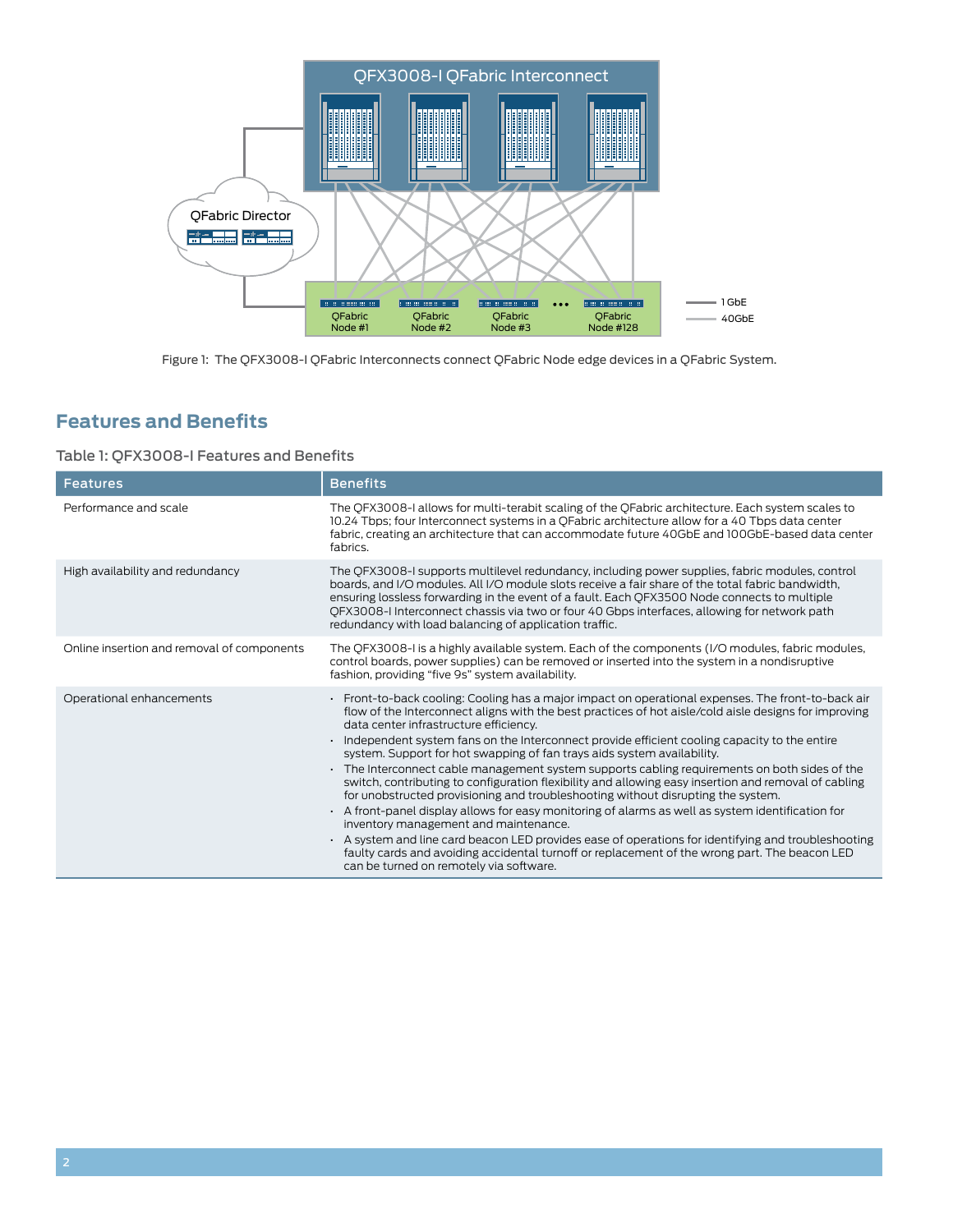

QFX3008-I QFabric Interconnect

# **QFX3008-I QFabric Interconnect Specifications**

## **Hardware**

#### Dimensions (W x H x D)

 $\cdot$  17.5 x 36.75 x 32 in (44.45 x 93.34 x 81.28 cm)

#### Weight

• 675 lb (306.17 kg) fully populated

#### Power

- Power feed (voltage): 200-240 V AC (single phase); 240 V (three phase)
- • Power feed (AMP rating): Single phase 16 A per input; three phase 25.5 A per phase
- Power consumption (fully loaded chassis):
	- Maximum: 6,420 watts
	- Nominal: 4,620 watts

#### Heat Dissipation

- • Maximum: 21,290 BTU (fully loaded chassis)
- • Nominal: 15,763 BTU (fully loaded chassis)

#### Air Flow

- • Front to back
- Rack Mount Options

#### • 4-pole rack mount

#### NEBS Testing and Certification Status

 $\cdot$  2H 2012

#### I/O Module Options

• 16-port 40GbE QSFP+ module

## Approvals

#### Safety Certifications

- • CAN/CSA-C22.2 No. 60950-1 (2007) Information Technology Equipment - Safety
- • UL 60950-1 (Second Ed.) Information Technology Equipment Safety
- • EN 60950-1 (2005) Information Technology Equipment Safety
- • IEC 60950-1 (2005) Information Technology Equipment Safety (All country deviations): CB Scheme report
- • EN 60825-1 +A1+A2 (1994) Safety of Laser Products Part 1: Equipment Classification

#### Electromagnetic Compatibility Certifications

- • EN 300 386 V1.4.1 (2008) Telecom Network Equipment EMC requirements
- • EN 55024 +A1+A2 (1998) Information Technology Equipment Immunity Characteristics

#### EMI

- • FCC 47CFR, Part 15 Class A (2009) USA Radiated Emissions
- • EN 55022 Class A (2006)+ A1 2007 European Radiated Emissions
- • VCCI Class A (2007) Japanese Radiated Emissions
- • BSMI CNS 13438 and NCC C6357 Taiwan Radiated Emissions
- • AS/NZS CISPR22:2009

#### Environmental

- • IPC 1752 form filled and complete for all ordered AVL parts
- • (RoHS) Restriction on Hazardous Substances 5
- • (WEEE) Design for Easy Disassembly and Recycling
- • (REACH) Registration, Evaluation, Authorization of Chemicals
- • Joint Industry Guide Japanese Material Composition Declaration
- Requirements for Concentration Limits for Certain Hazardous Substances in Electronic Information Products (China RoHS)
- Under Directive ErP/125/EC, the regulations below:
	- Reg. 1275/2008/EC applies for products classified as Class B per EN55022.\*
	- Reg. 278/2009/EC applies for external power adapter on products classified as Class B per EN55022

#### **Telco**

• Common Language Equipment Identifier (CLEI) code

#### Environmental Ranges

- • Operating temperature: 41° through 104° F (5° through 40° C)
- Storage temperature: -40° through 158° F (-40° through 70° C)
- $\cdot$  Operating altitude: up to 10,000 ft (3,048 m)
- • Non-operating altitude: up to 40,000 ft (12,192 m)Relative humidity operating: 8% to 90% (noncondensing)
- • Relative humidity non-operating: 5% to 95% (noncondensing)

## **Juniper Networks Services and Support**

Juniper Networks leads the market in performance-enabling services designed to accelerate, extend, and optimize your high-performance QFabric System. Our services enable you to maximize operational efficiency, reduce costs and minimize risk while achieving a faster time-to-value for your network.

By leveraging best practices from across the industry, you get the maximum levels of QFabric performance, designed and delivered by the world's leading professional QFabric Service experts.

#### For more information, please visit [www.juniper.net/us/en/](www.juniper.net/us/en/products-services) [products-services](www.juniper.net/us/en/products-services).

\*Note: Standby mode is not appropriate for Juniper networking products which must remain active 24/7.